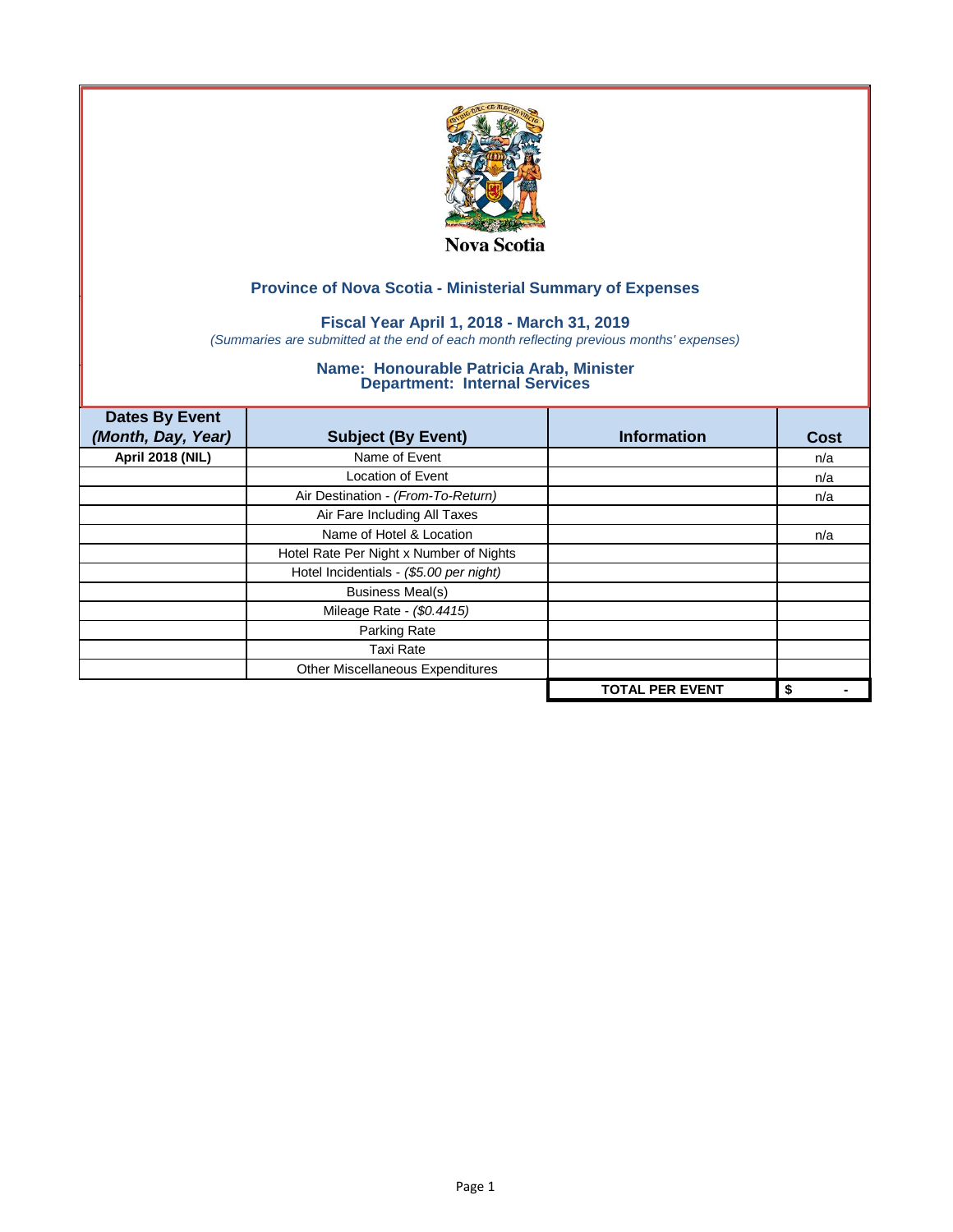

## **Fiscal Year April 1, 2018 - March 31, 2019**

*(Summaries are submitted at the end of each month reflecting previous months' expenses)*

| <b>Dates By Event</b><br>(Month, Day, Year) | <b>Subject (By Event)</b>               | <b>Information</b>     | <b>Cost</b> |
|---------------------------------------------|-----------------------------------------|------------------------|-------------|
| May 2018 (NIL)                              | Name of Event                           |                        | n/a         |
|                                             | Location of Event                       |                        | n/a         |
|                                             | Air Destination - (From-To-Return)      |                        | n/a         |
|                                             | Air Fare Including All Taxes            |                        |             |
|                                             | Name of Hotel & Location                |                        | n/a         |
|                                             | Hotel Rate Per Night x Number of Nights |                        |             |
|                                             | Hotel Incidentials - (\$5.00 per night) |                        |             |
|                                             | <b>Business Meal(s)</b>                 |                        |             |
|                                             | Mileage Rate - (\$0.4415)               |                        |             |
|                                             | Parking Rate                            |                        |             |
|                                             | <b>Taxi Rate</b>                        |                        |             |
|                                             | Other Miscellaneous Expenditures        |                        |             |
|                                             |                                         | <b>TOTAL PER EVENT</b> | \$          |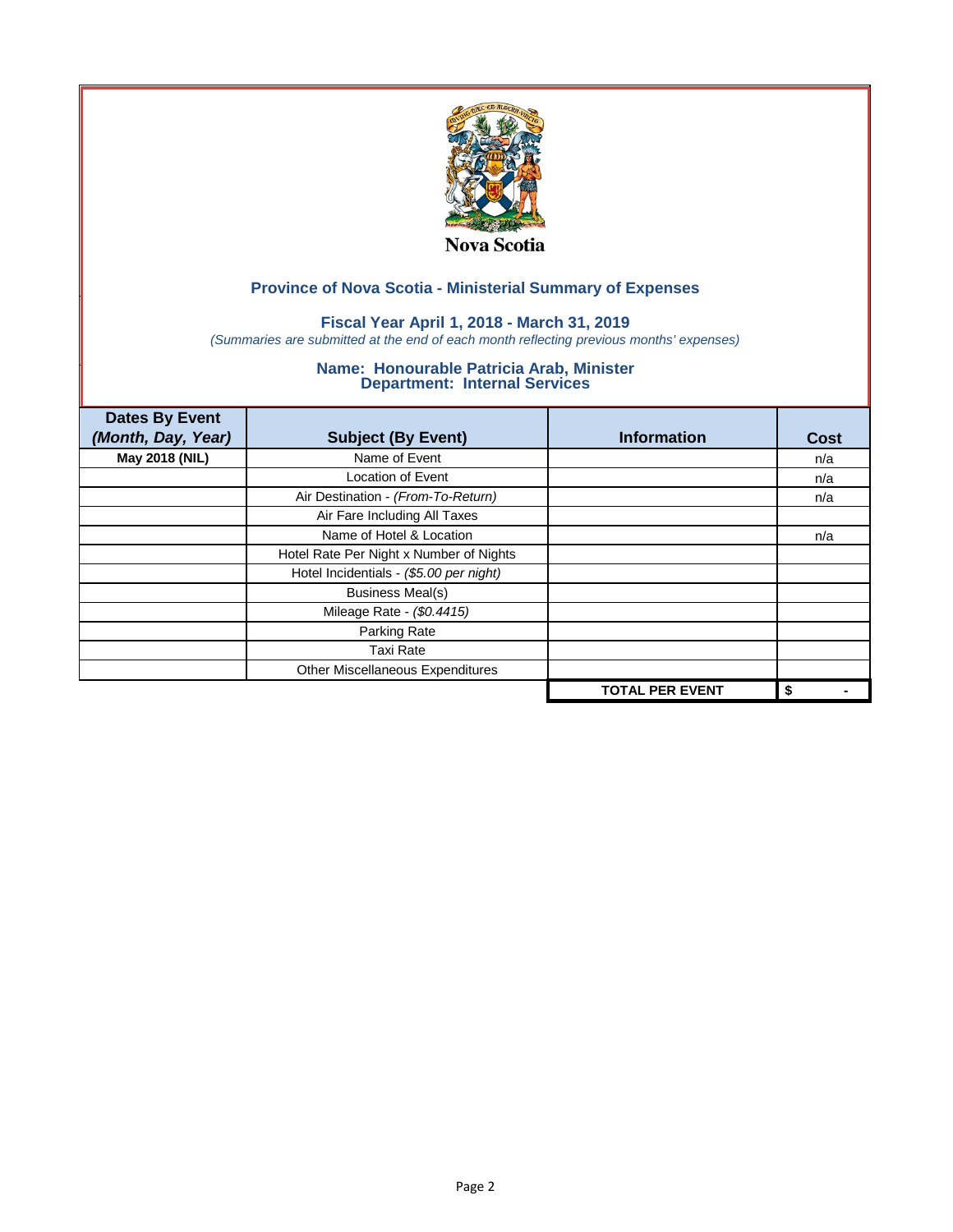

## **Fiscal Year April 1, 2018 - March 31, 2019**

*(Summaries are submitted at the end of each month reflecting previous months' expenses)*

| <b>Dates By Event</b><br>(Month, Day, Year) | <b>Subject (By Event)</b>               | <b>Information</b>     | <b>Cost</b> |
|---------------------------------------------|-----------------------------------------|------------------------|-------------|
| <b>June 2018 (NIL)</b>                      | Name of Event                           |                        | n/a         |
|                                             | <b>Location of Event</b>                |                        | n/a         |
|                                             | Air Destination - (From-To-Return)      |                        | n/a         |
|                                             | Air Fare Including All Taxes            |                        |             |
|                                             | Name of Hotel & Location                |                        | n/a         |
|                                             | Hotel Rate Per Night x Number of Nights |                        |             |
|                                             | Hotel Incidentials - (\$5.00 per night) |                        |             |
|                                             | <b>Business Meal(s)</b>                 |                        |             |
|                                             | Mileage Rate - (\$0.4415)               |                        |             |
|                                             | Parking Rate                            |                        |             |
|                                             | Taxi Rate                               |                        |             |
|                                             | Other Miscellaneous Expenditures        |                        |             |
|                                             |                                         | <b>TOTAL PER EVENT</b> | \$          |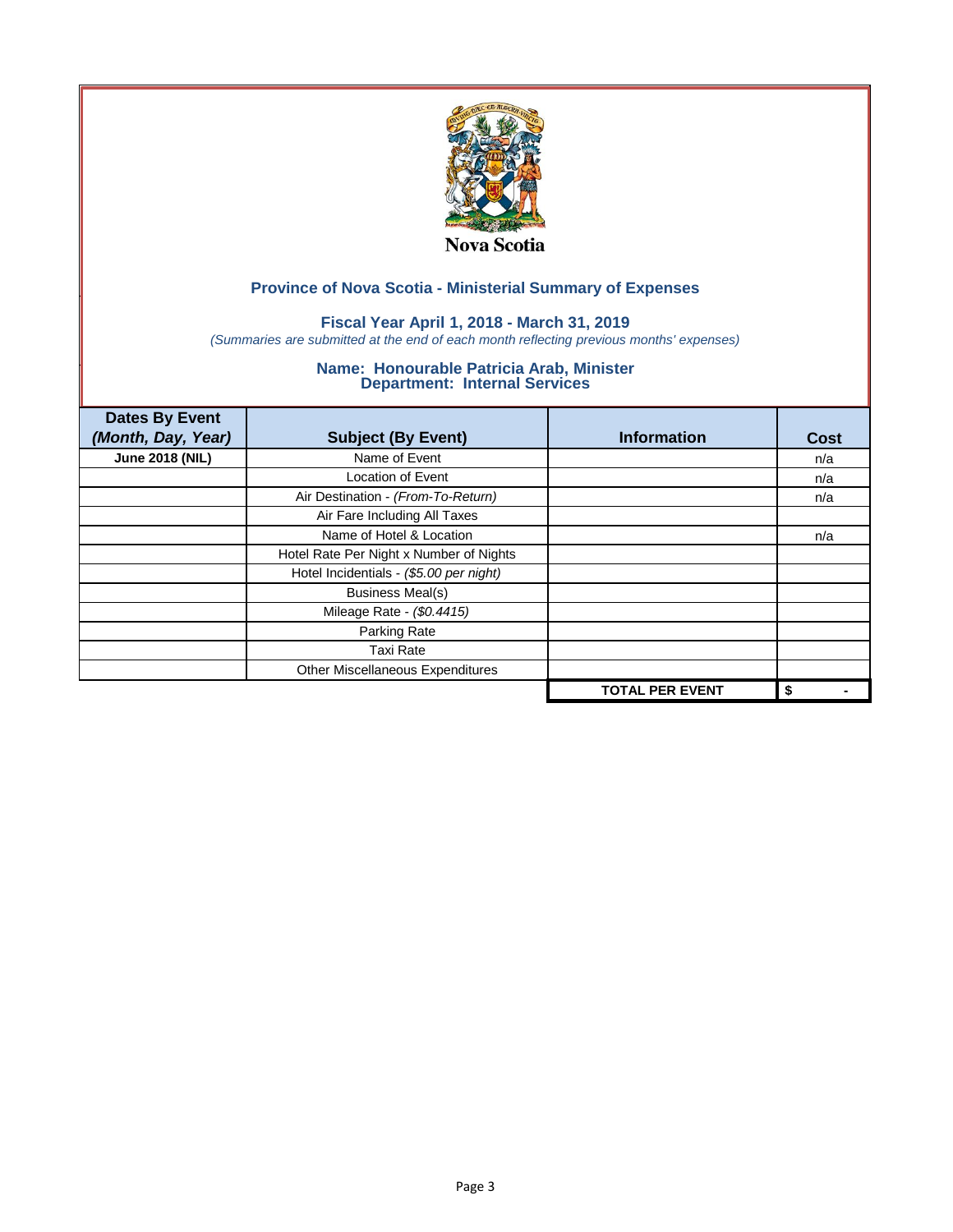

## **Fiscal Year April 1, 2018 - March 31, 2019**

*(Summaries are submitted at the end of each month reflecting previous months' expenses)*

| <b>Dates By Event</b><br>(Month, Day, Year) | <b>Subject (By Event)</b>               | <b>Information</b>     | <b>Cost</b> |
|---------------------------------------------|-----------------------------------------|------------------------|-------------|
| <b>July 2018 (NIL)</b>                      | Name of Event                           |                        | n/a         |
|                                             | Location of Event                       |                        | n/a         |
|                                             | Air Destination - (From-To-Return)      |                        | n/a         |
|                                             | Air Fare Including All Taxes            |                        |             |
|                                             | Name of Hotel & Location                |                        | n/a         |
|                                             | Hotel Rate Per Night x Number of Nights |                        |             |
|                                             | Hotel Incidentials - (\$5.00 per night) |                        |             |
|                                             | <b>Business Meal(s)</b>                 |                        |             |
|                                             | Mileage Rate - (\$0.4415)               |                        |             |
|                                             | Parking Rate                            |                        |             |
|                                             | <b>Taxi Rate</b>                        |                        |             |
|                                             | Other Miscellaneous Expenditures        |                        |             |
|                                             |                                         | <b>TOTAL PER EVENT</b> | \$          |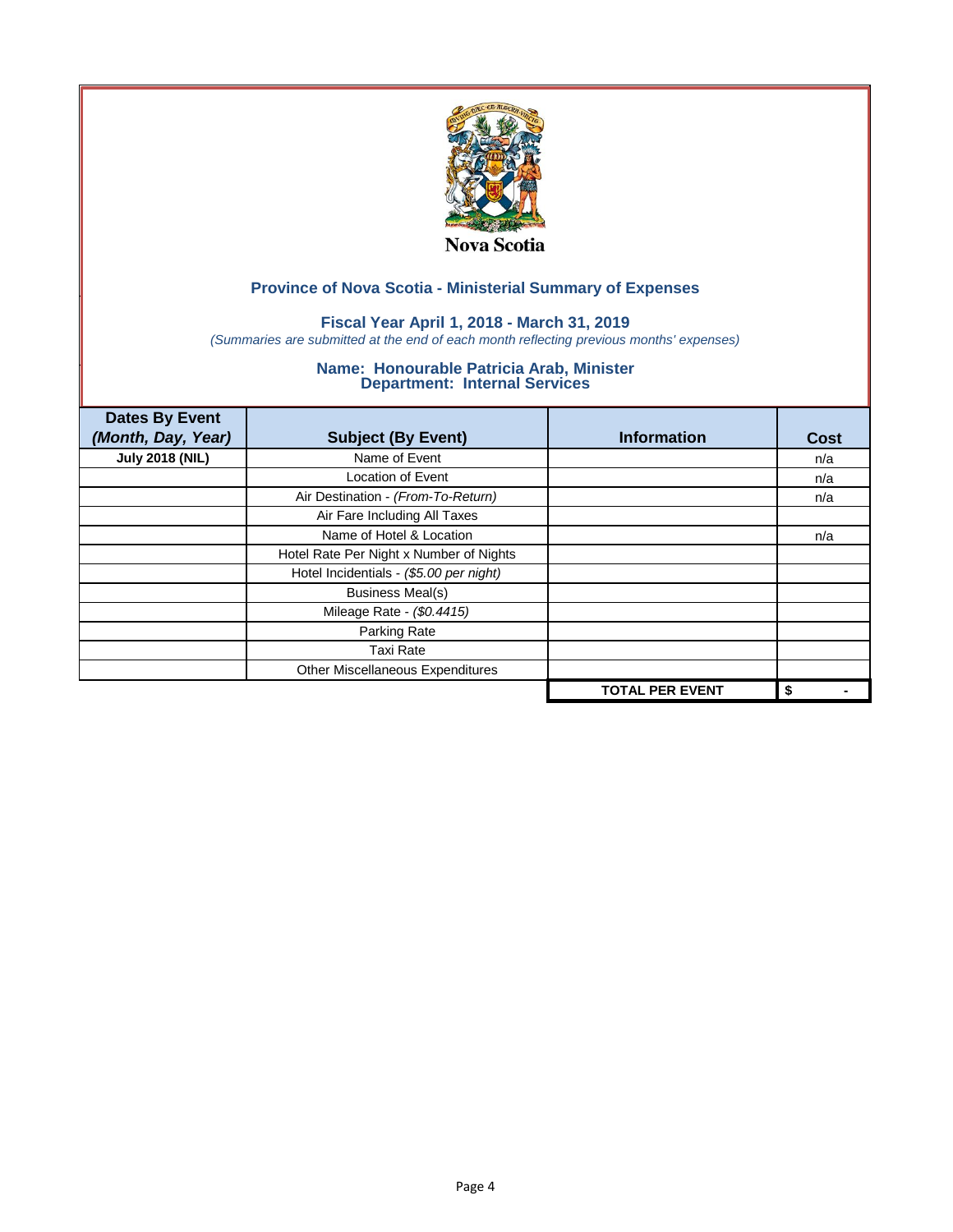

## **Fiscal Year April 1, 2018 - March 31, 2019**

*(Summaries are submitted at the end of each month reflecting previous months' expenses)*

| <b>Dates By Event</b><br>(Month, Day, Year) | <b>Subject (By Event)</b>               | <b>Information</b>     | <b>Cost</b> |
|---------------------------------------------|-----------------------------------------|------------------------|-------------|
| August 2018 (NIL)                           | Name of Event                           |                        | n/a         |
|                                             | <b>Location of Event</b>                |                        | n/a         |
|                                             | Air Destination - (From-To-Return)      |                        | n/a         |
|                                             | Air Fare Including All Taxes            |                        |             |
|                                             | Name of Hotel & Location                |                        | n/a         |
|                                             | Hotel Rate Per Night x Number of Nights |                        |             |
|                                             | Hotel Incidentials - (\$5.00 per night) |                        |             |
|                                             | <b>Business Meal(s)</b>                 |                        |             |
|                                             | Mileage Rate - (\$0.4415)               |                        |             |
|                                             | Parking Rate                            |                        |             |
|                                             | Taxi Rate                               |                        |             |
|                                             | Other Miscellaneous Expenditures        |                        |             |
|                                             |                                         | <b>TOTAL PER EVENT</b> | \$          |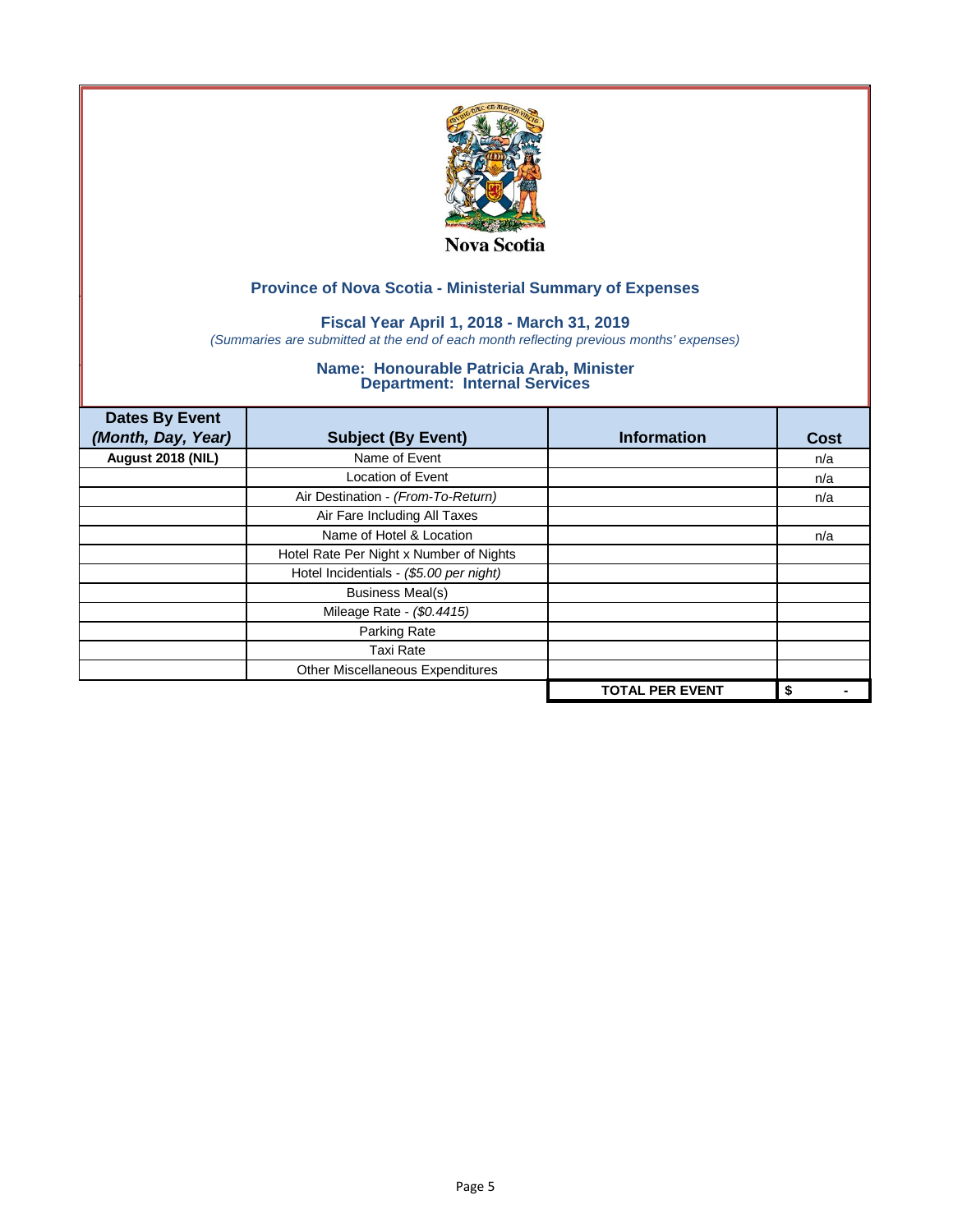

## **Fiscal Year April 1, 2018 - March 31, 2019**

*(Summaries are submitted at the end of each month reflecting previous months' expenses)*

| <b>Dates By Event</b><br>(Month, Day, Year) | <b>Subject (By Event)</b>               | <b>Information</b>     | <b>Cost</b> |
|---------------------------------------------|-----------------------------------------|------------------------|-------------|
| September 2018 (NIL)                        | Name of Event                           |                        | n/a         |
|                                             | <b>Location of Event</b>                |                        | n/a         |
|                                             | Air Destination - (From-To-Return)      |                        | n/a         |
|                                             | Air Fare Including All Taxes            |                        |             |
|                                             | Name of Hotel & Location                |                        | n/a         |
|                                             | Hotel Rate Per Night x Number of Nights |                        |             |
|                                             | Hotel Incidentials - (\$5.00 per night) |                        |             |
|                                             | <b>Business Meal(s)</b>                 |                        |             |
|                                             | Mileage Rate - (\$0.4415)               |                        |             |
|                                             | Parking Rate                            |                        |             |
|                                             | Taxi Rate                               |                        |             |
|                                             | Other Miscellaneous Expenditures        |                        |             |
|                                             |                                         | <b>TOTAL PER EVENT</b> | \$          |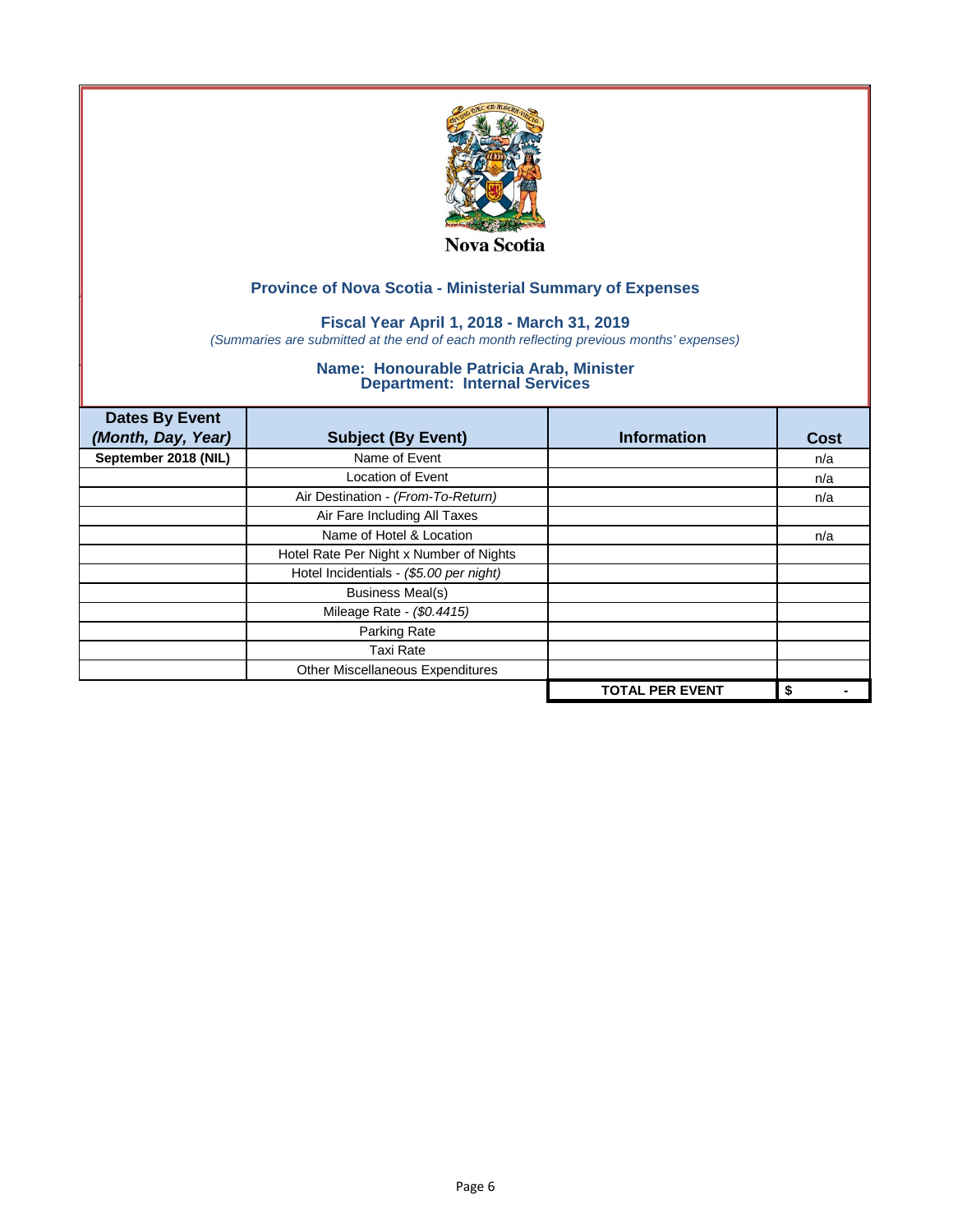

## **Fiscal Year April 1, 2018 - March 31, 2019**

*(Summaries are submitted at the end of each month reflecting previous months' expenses)*

| <b>Dates By Event</b><br>(Month, Day, Year) | <b>Subject (By Event)</b>               | <b>Information</b>     | <b>Cost</b> |
|---------------------------------------------|-----------------------------------------|------------------------|-------------|
| October 2018 (NIL)                          | Name of Event                           |                        | n/a         |
|                                             | <b>Location of Event</b>                |                        | n/a         |
|                                             | Air Destination - (From-To-Return)      |                        | n/a         |
|                                             | Air Fare Including All Taxes            |                        |             |
|                                             | Name of Hotel & Location                |                        | n/a         |
|                                             | Hotel Rate Per Night x Number of Nights |                        |             |
|                                             | Hotel Incidentials - (\$5.00 per night) |                        |             |
|                                             | <b>Business Meal(s)</b>                 |                        |             |
|                                             | Mileage Rate - (\$0.4415)               |                        |             |
|                                             | Parking Rate                            |                        |             |
|                                             | <b>Taxi Rate</b>                        |                        |             |
|                                             | Other Miscellaneous Expenditures        |                        |             |
|                                             |                                         | <b>TOTAL PER EVENT</b> | \$          |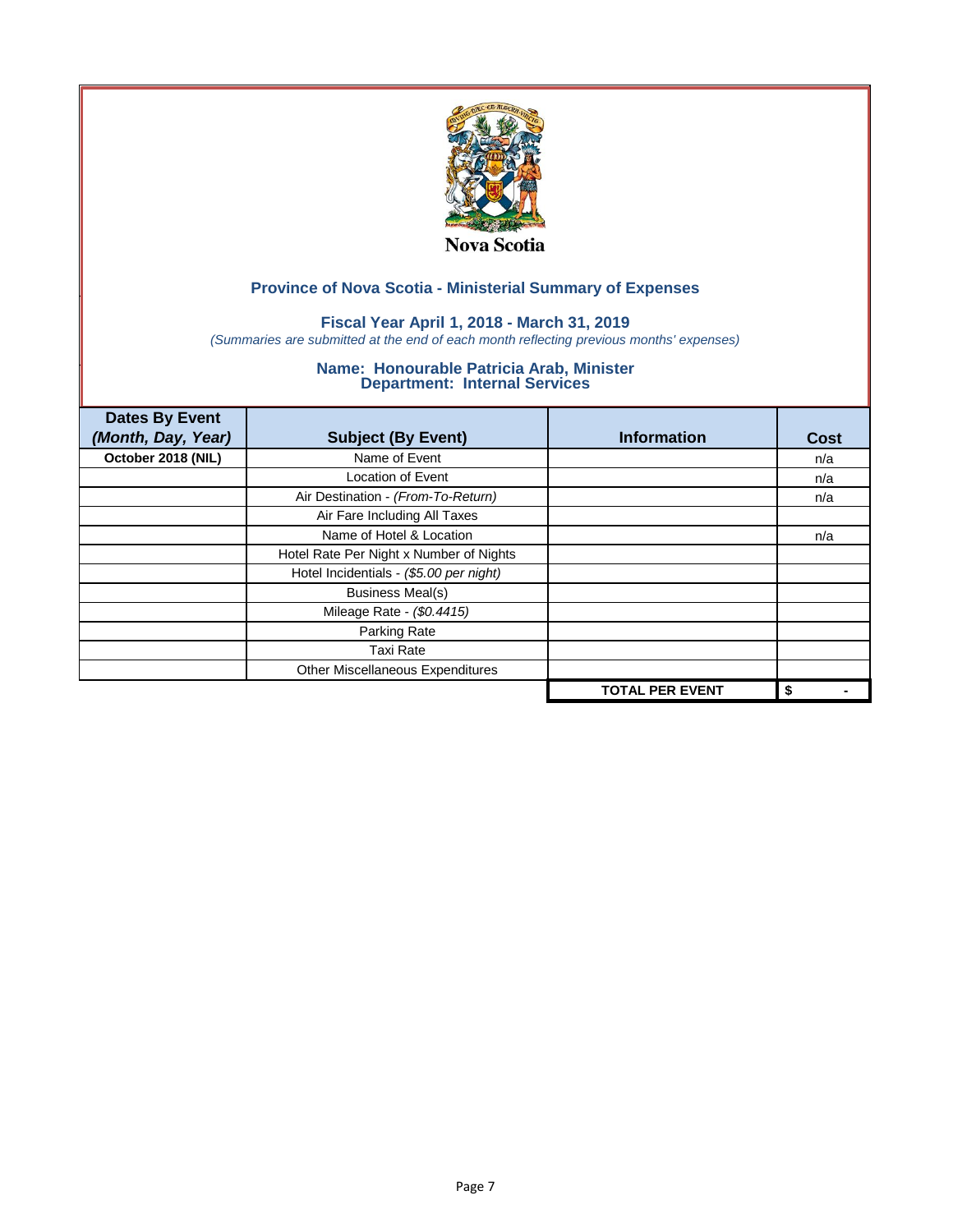

## **Fiscal Year April 1, 2018 - March 31, 2019**

*(Summaries are submitted at the end of each month reflecting previous months' expenses)*

| <b>Dates By Event</b><br>(Month, Day, Year) | <b>Subject (By Event)</b>               | <b>Information</b>     | <b>Cost</b> |
|---------------------------------------------|-----------------------------------------|------------------------|-------------|
| November 2018 (NIL)                         | Name of Event                           |                        | n/a         |
|                                             | <b>Location of Event</b>                |                        | n/a         |
|                                             | Air Destination - (From-To-Return)      |                        | n/a         |
|                                             | Air Fare Including All Taxes            |                        |             |
|                                             | Name of Hotel & Location                |                        | n/a         |
|                                             | Hotel Rate Per Night x Number of Nights |                        |             |
|                                             | Hotel Incidentials - (\$5.00 per night) |                        |             |
|                                             | <b>Business Meal(s)</b>                 |                        |             |
|                                             | Mileage Rate - (\$0.4415)               |                        |             |
|                                             | Parking Rate                            |                        |             |
|                                             | Taxi Rate                               |                        |             |
|                                             | Other Miscellaneous Expenditures        |                        |             |
|                                             |                                         | <b>TOTAL PER EVENT</b> | \$          |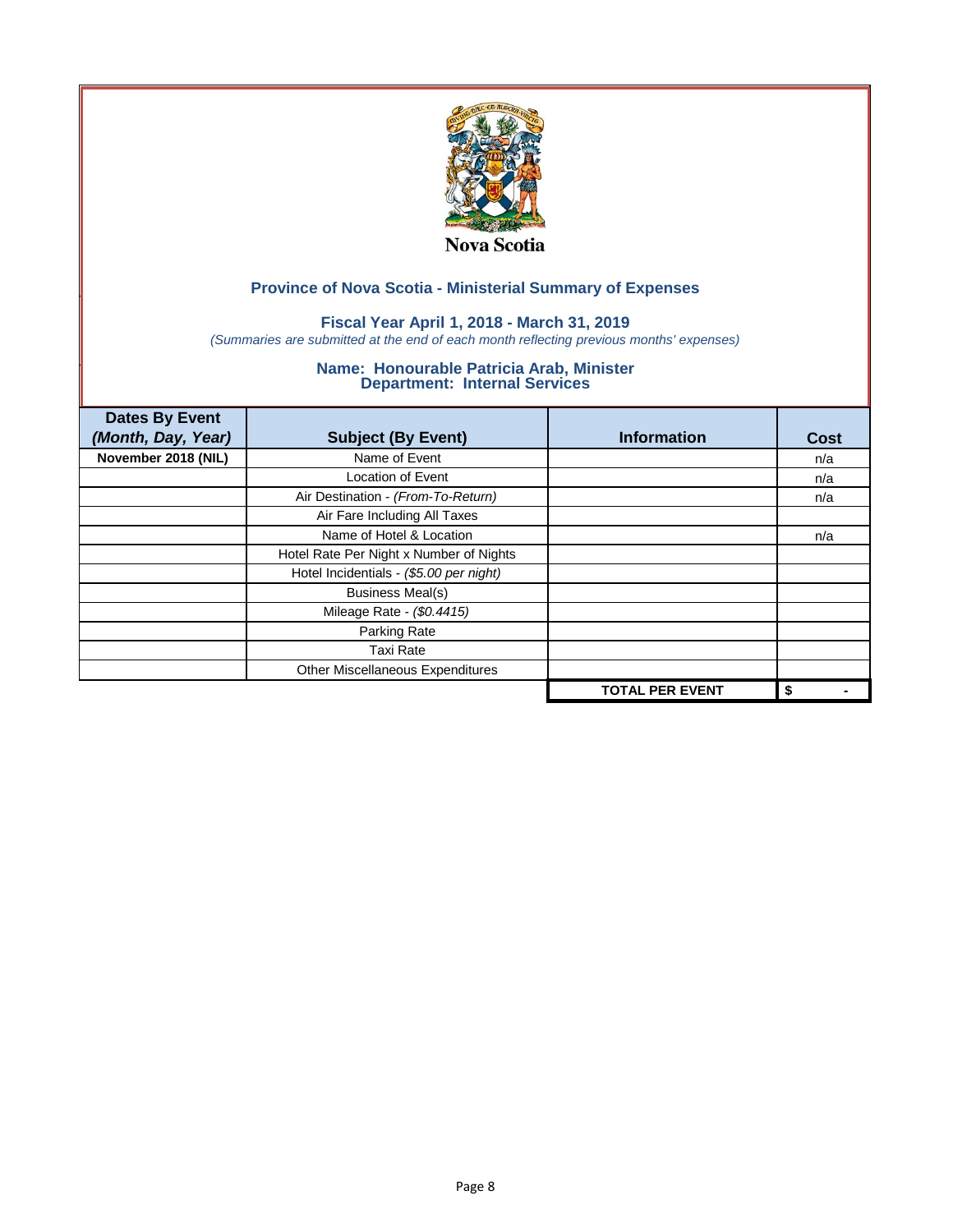

## **Fiscal Year April 1, 2018 - March 31, 2019**

*(Summaries are submitted at the end of each month reflecting previous months' expenses)*

| <b>Dates By Event</b><br>(Month, Day, Year) | <b>Subject (By Event)</b>               | <b>Information</b>     | <b>Cost</b> |
|---------------------------------------------|-----------------------------------------|------------------------|-------------|
| December 2018 (NIL)                         | Name of Event                           |                        | n/a         |
|                                             | <b>Location of Event</b>                |                        | n/a         |
|                                             | Air Destination - (From-To-Return)      |                        | n/a         |
|                                             | Air Fare Including All Taxes            |                        |             |
|                                             | Name of Hotel & Location                |                        | n/a         |
|                                             | Hotel Rate Per Night x Number of Nights |                        |             |
|                                             | Hotel Incidentials - (\$5.00 per night) |                        |             |
|                                             | <b>Business Meal(s)</b>                 |                        |             |
|                                             | Mileage Rate - (\$0.4415)               |                        |             |
|                                             | Parking Rate                            |                        |             |
|                                             | Taxi Rate                               |                        |             |
|                                             | Other Miscellaneous Expenditures        |                        |             |
|                                             |                                         | <b>TOTAL PER EVENT</b> | \$          |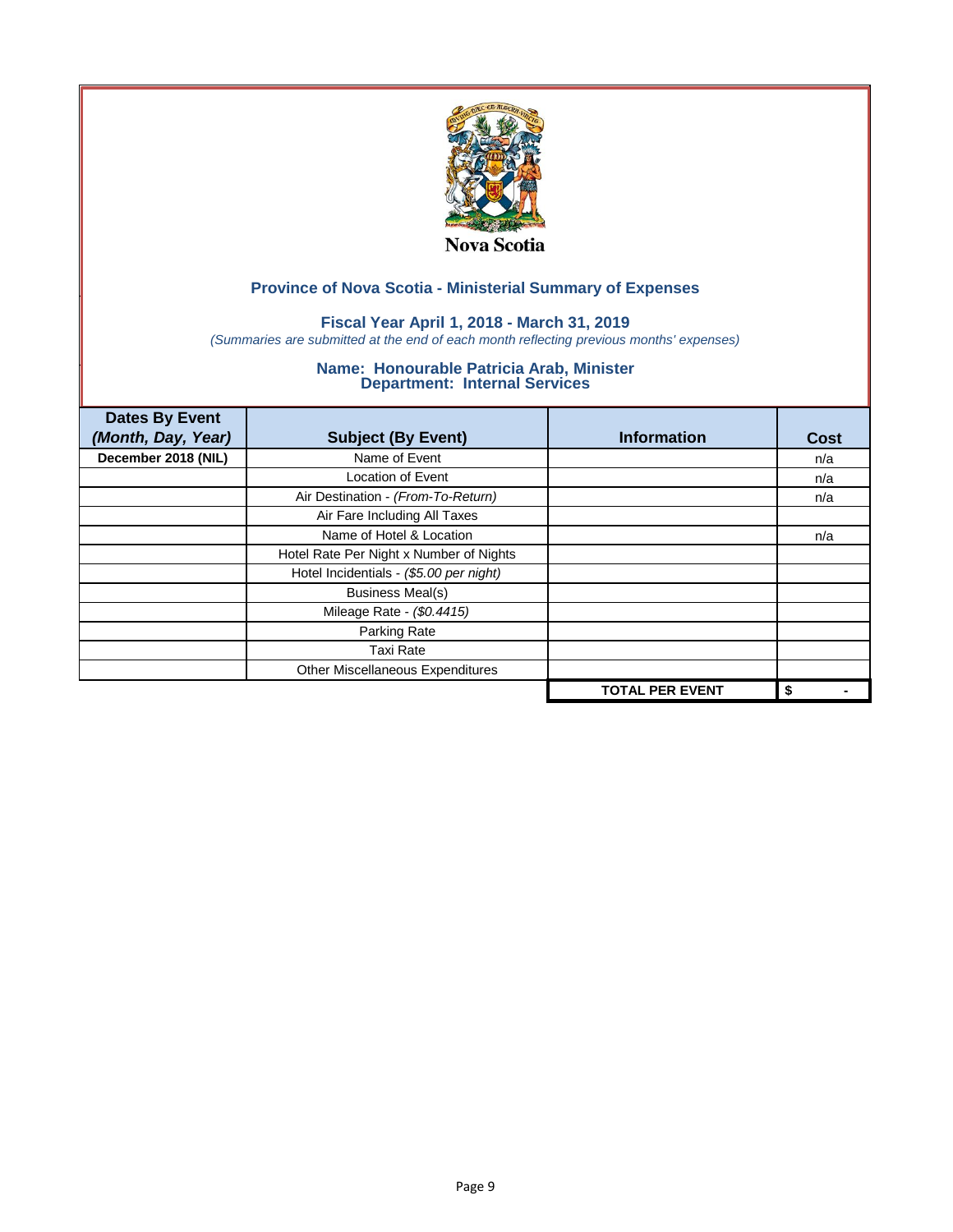

## **Fiscal Year April 1, 2018 - March 31, 2019**

*(Summaries are submitted at the end of each month reflecting previous months' expenses)*

| <b>Dates By Event</b><br>(Month, Day, Year) | <b>Subject (By Event)</b>               | <b>Information</b>     | <b>Cost</b> |
|---------------------------------------------|-----------------------------------------|------------------------|-------------|
| January 2019 (NIL)                          | Name of Event                           |                        | n/a         |
|                                             | <b>Location of Event</b>                |                        | n/a         |
|                                             | Air Destination - (From-To-Return)      |                        | n/a         |
|                                             | Air Fare Including All Taxes            |                        |             |
|                                             | Name of Hotel & Location                |                        | n/a         |
|                                             | Hotel Rate Per Night x Number of Nights |                        |             |
|                                             | Hotel Incidentials - (\$5.00 per night) |                        |             |
|                                             | <b>Business Meal(s)</b>                 |                        |             |
|                                             | Mileage Rate - (\$0.4415)               |                        |             |
|                                             | Parking Rate                            |                        |             |
|                                             | <b>Taxi Rate</b>                        |                        |             |
|                                             | Other Miscellaneous Expenditures        |                        |             |
|                                             |                                         | <b>TOTAL PER EVENT</b> | \$          |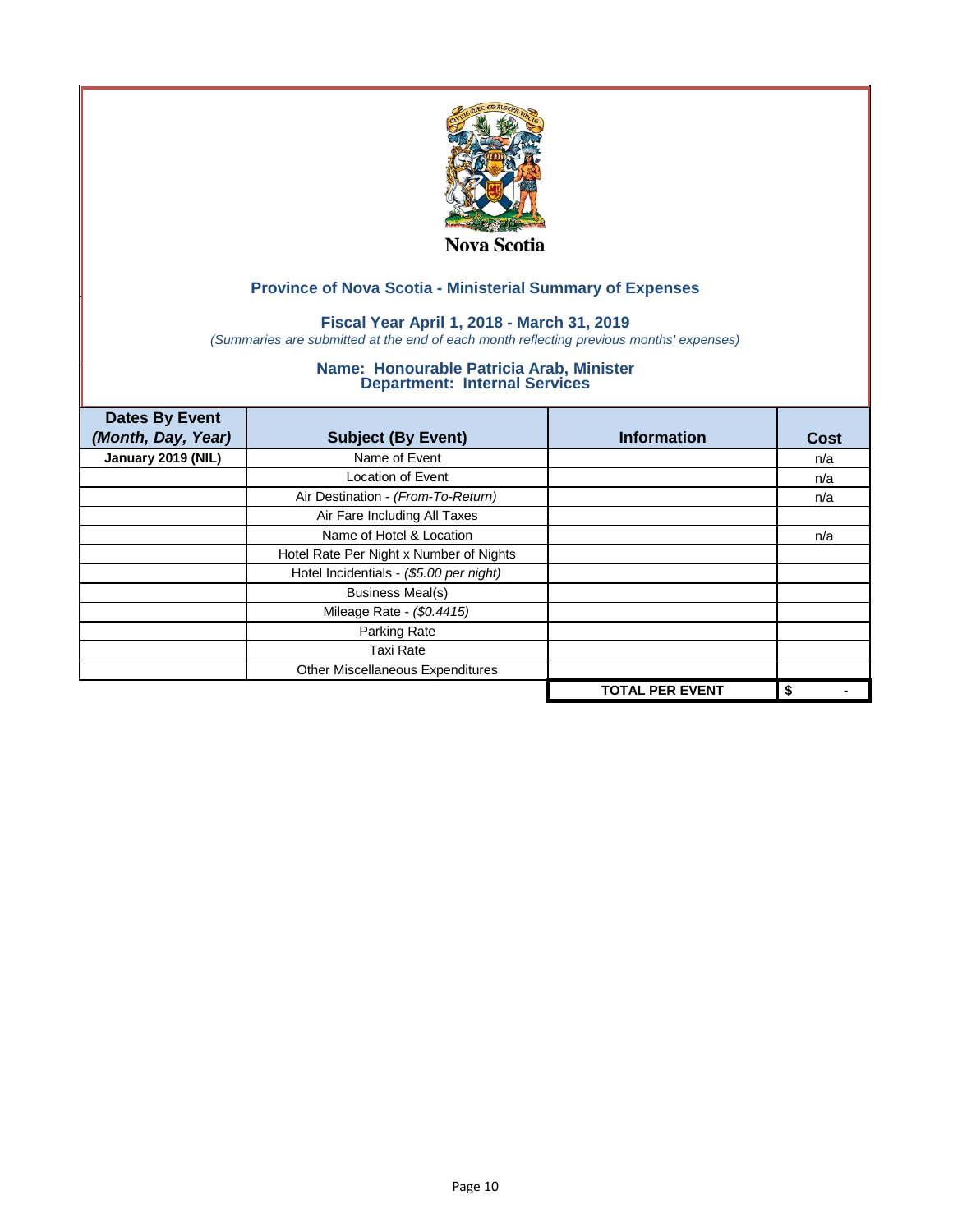

## **Fiscal Year April 1, 2018 - March 31, 2019**

*(Summaries are submitted at the end of each month reflecting previous months' expenses)*

| <b>Dates By Event</b><br>(Month, Day, Year) | <b>Subject (By Event)</b>               | <b>Information</b>     | <b>Cost</b> |
|---------------------------------------------|-----------------------------------------|------------------------|-------------|
| February 2019 (NIL)                         | Name of Event                           |                        | n/a         |
|                                             | <b>Location of Event</b>                |                        | n/a         |
|                                             | Air Destination - (From-To-Return)      |                        | n/a         |
|                                             | Air Fare Including All Taxes            |                        |             |
|                                             | Name of Hotel & Location                |                        | n/a         |
|                                             | Hotel Rate Per Night x Number of Nights |                        |             |
|                                             | Hotel Incidentials - (\$5.00 per night) |                        |             |
|                                             | <b>Business Meal(s)</b>                 |                        |             |
|                                             | Mileage Rate - (\$0.4415)               |                        |             |
|                                             | Parking Rate                            |                        |             |
|                                             | Taxi Rate                               |                        |             |
|                                             | Other Miscellaneous Expenditures        |                        |             |
|                                             |                                         | <b>TOTAL PER EVENT</b> | \$          |